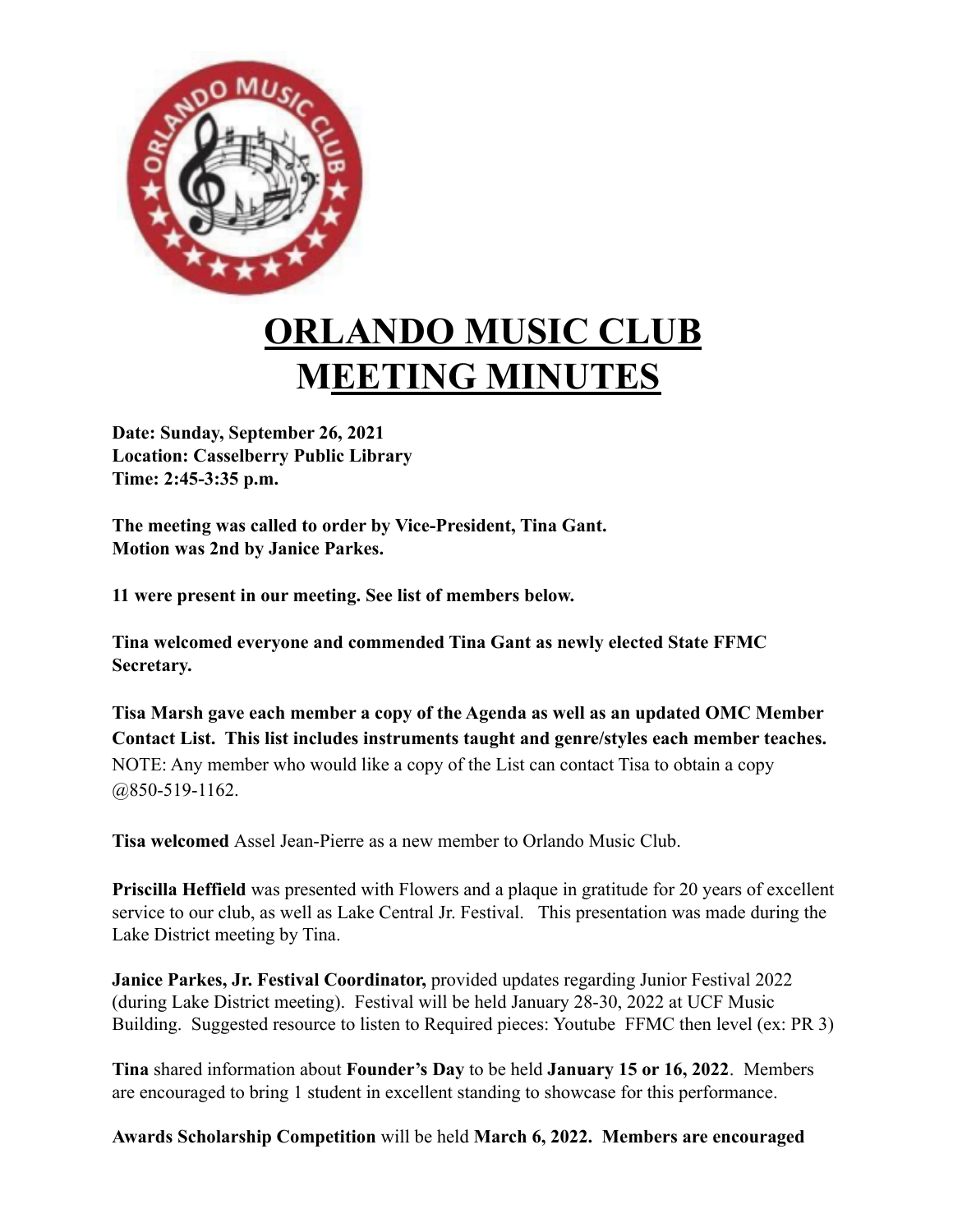## **to sign up for a Committee. Please contact Tina to sign up.**

**Italo** would like to know how many members are interested in participating in a **Members' Musicale.** This would be an event for OMC members to perform. **Please contact Italo to express interest.**

**Financial Report** (see below) was read. Motion to accept Treasurer Report Motion by Brad Gant 2nd by Priscilla Heffield

Motion to close the meeting, Tisa and 2nd by Brad.

The meeting was adjourned at 3:35 p.m.

*Attendance:*

**GUESTS:**

**Claudia Brill, FFMC State President**

**Lisa Moore, Lake District President**

**Sandy Kupetz, Lake District Treasurer**

**Nelson Hom**

**MEMBERS:**

**Brad Gant**

**Tina Gant**

**Tisa Marsh**

**Janice Parkes**

**Gayle Stein**

**Eliane Knight**

**Trudy Hom**

**EXCUSED:**

**Italo Brett**

**Natalie Kalugina**